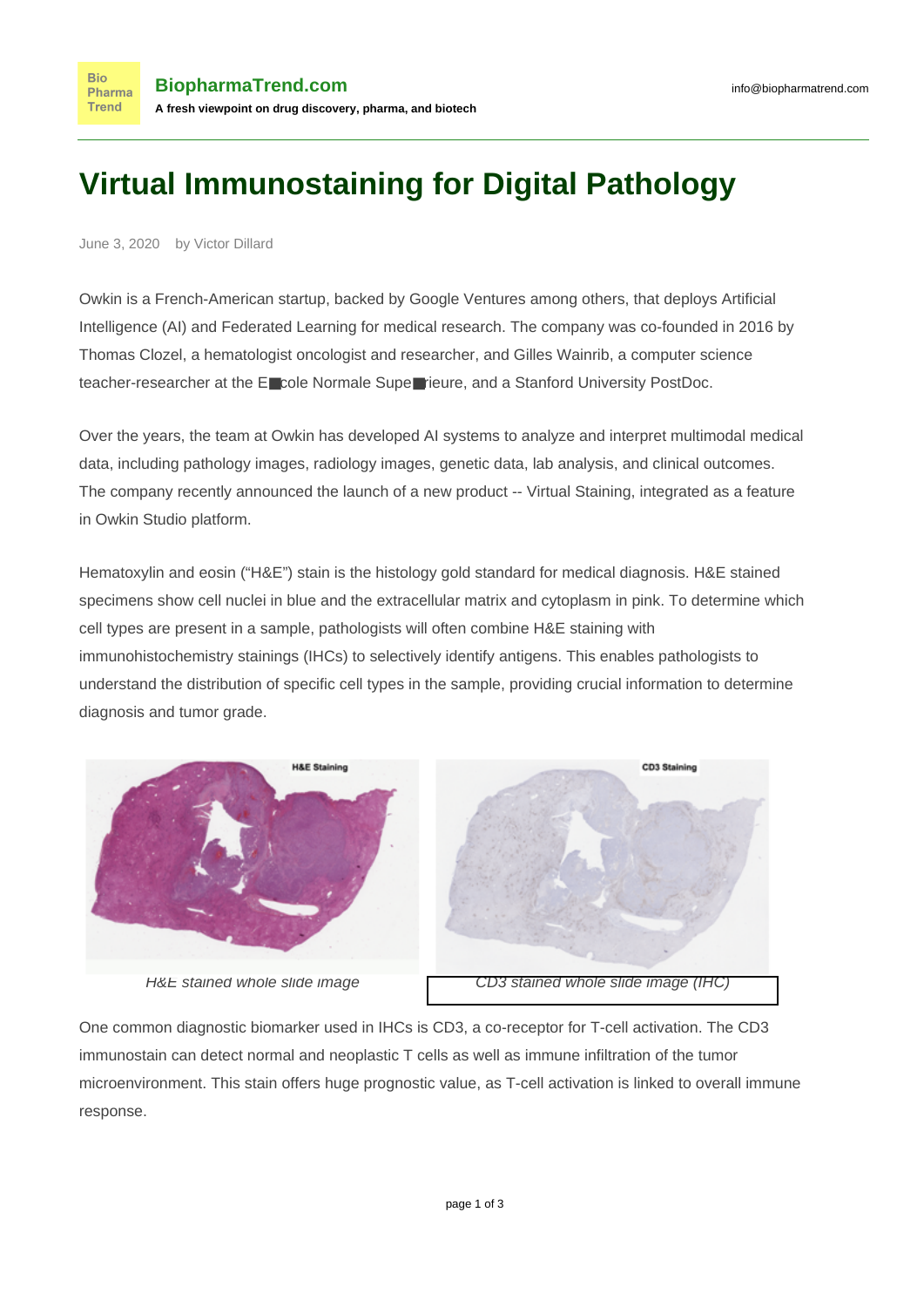**Bio** Pharma **Trend** 

Obtaining an image of a CD3 immunostained sample requires specialist laboratory equipment and procedures, typically carried out by expert contract research organizations or dedicated service labs within hospitals. The output is an image that pathologists can analyze on a computer.

[Owkin](https://www.biopharmatrend.com/m/company/owkin/) has developed a deep learning based data enrichment model that can produce a virtual stain of CD3 from existing H&E whole slide images, thereby removing the need for any laboratory procedures to generate IHC images.

To achieve this, Owkin adapted the supervised "image to image" translation pix2pix algorithm to work on whole-slide images. The model was trained on 50,000 pairs of aligned tiles (one H&E, one CD3) and validated on 50,000 pairs of tiles.

The virtual CD3 staining model was successfully able to automatically detect T cells from the generated CD3 images without any expert labeling. When comparing the average amount of CD3 immunostaining in tiles between the original "physical" and model generated validation tiles, we obtained a Spearman correlation of 93.6%. This indicates that virtual CD3 staining can be confidently used to quantify local variations in CD3 expression across the slide.



Immunostainings can be a time consuming and costly process, particularly when applied on large sample banks. Furthermore, immunostainings are typically not available in retrospective studies or for existing datasets as the slides may not be available or have since been destroyed.